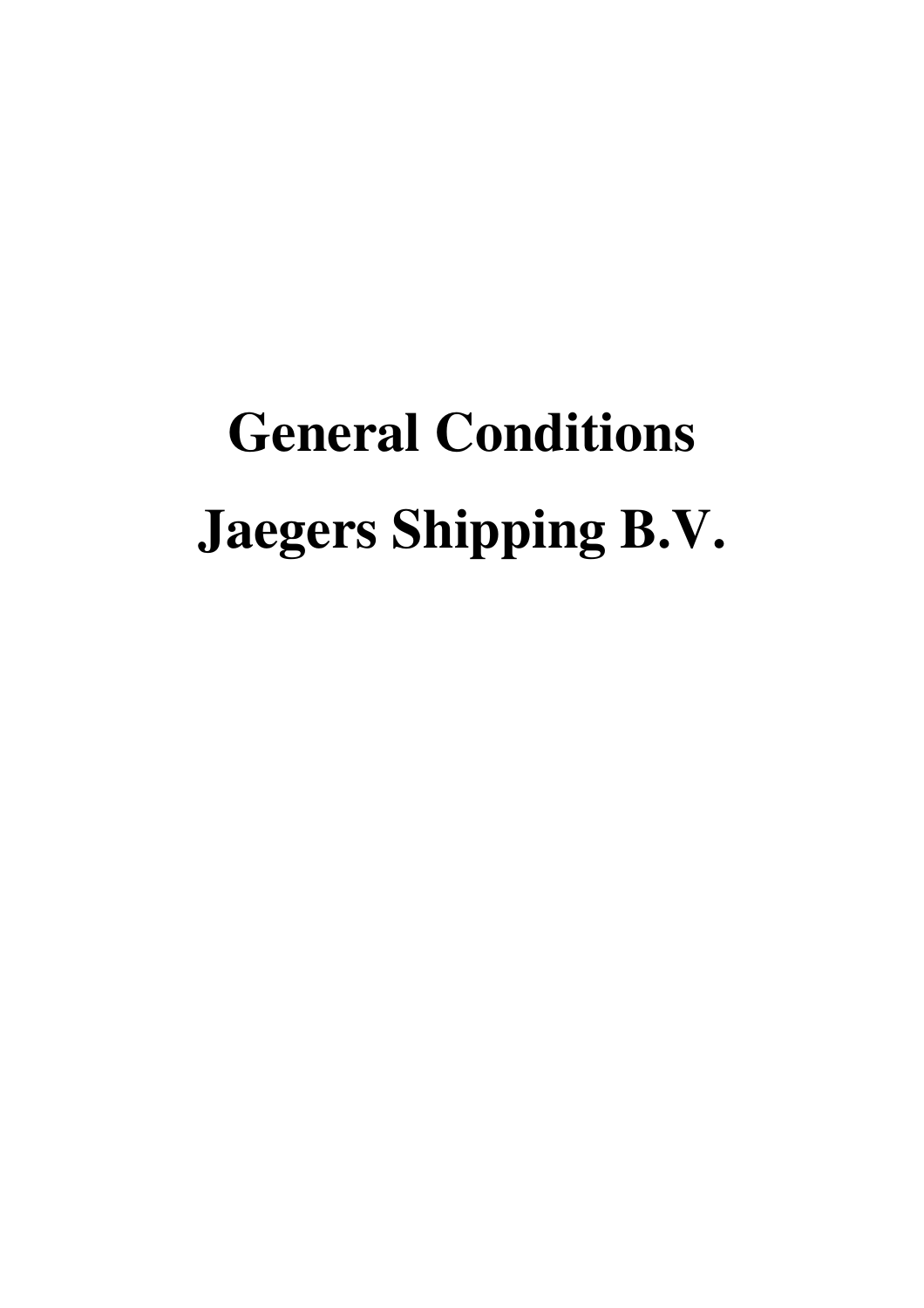# **Table of contents**

| Article 1 – Definitions                                            | page 3  |
|--------------------------------------------------------------------|---------|
| Article 2 – Scope of Application                                   | page 3  |
| Article 3 – Applicable Law                                         | page 4  |
| Article 4 – Description and Taking Delivery of the Goods           | page 4  |
| Article 5 – Loading                                                | page 5  |
| Article 6 – Delay in Loading                                       | page 6  |
| Article 7 – Choice of Ships and Routes, Right to Transshipment     |         |
| and Partial Unloading                                              | page 7  |
| Article 8 – Lapse of the Obligation To Take Delivery of and To     |         |
| <b>Transport the Goods</b>                                         | page 8  |
| Article 9 -: Loading and Unloading Periods and Demurrage           | page 10 |
| Article 10 – Obstructions to Delivery, Storage and Emergency Sale  | page 10 |
| Article 11 – Unloading Berth, Unloading                            | page 11 |
| Article 12 – Liability of the Carrier                              | page 12 |
| Article 13 – Liability of the Shipper                              | page 12 |
| Article 14 – Insurance                                             | page 13 |
| Article 15 – Transport Documents                                   | page 13 |
| Article 16 - Mutual Assistance in the Event of Damage              | page 13 |
| Article 17 – General Average                                       | page 14 |
| Article 18 – Cargo, Dead Freight                                   | page 15 |
| Article 19 – Right of Retention and Right of Pledge of the Carrier | page 16 |
| Article 20 – Prohibition To Set Off / Prohibition To Assign        | page 17 |
| Article 21 – Payment                                               | page 17 |
| Article 22 – Conversion                                            | page 18 |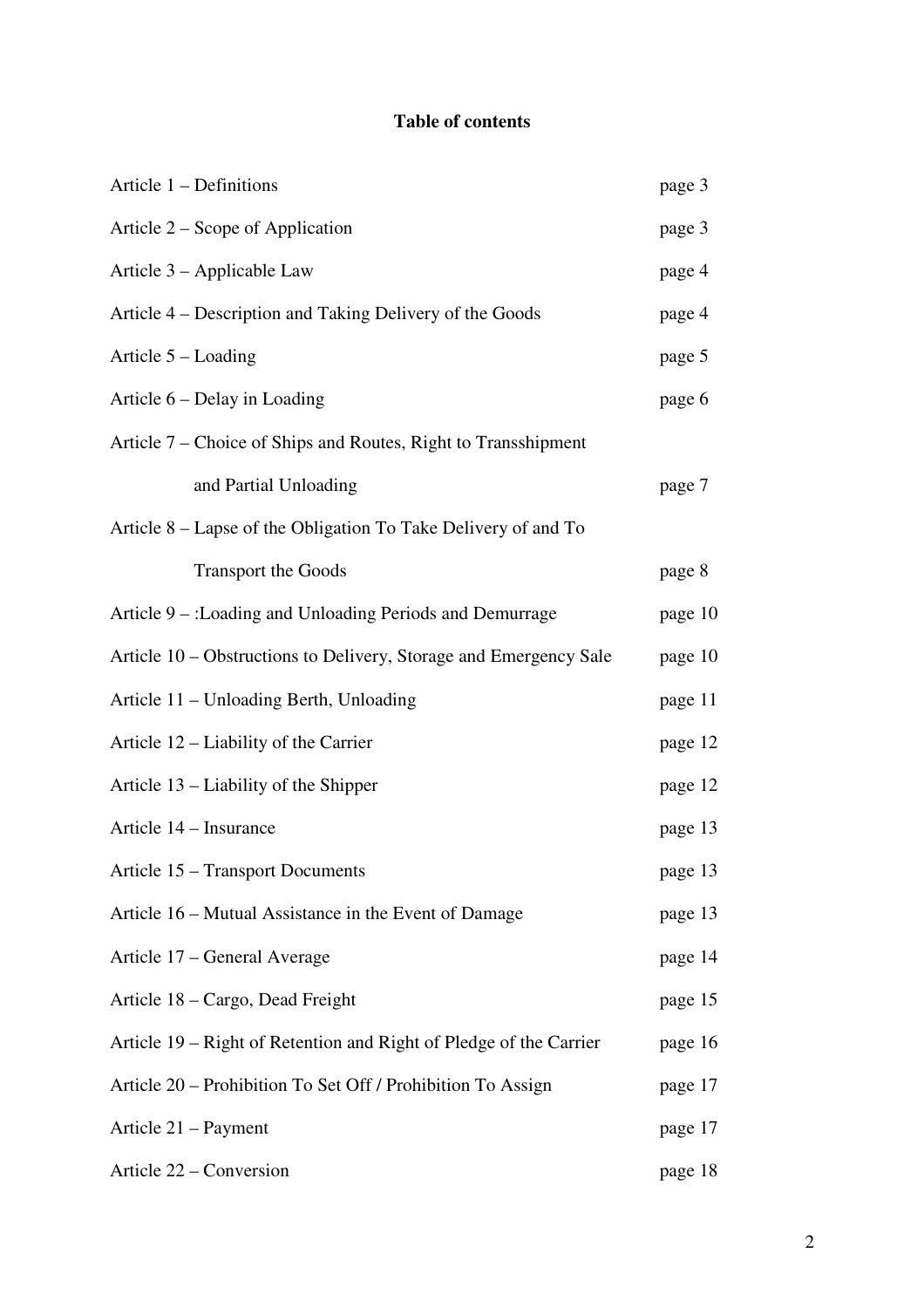| Article 23 – Competent Court | page 18 |
|------------------------------|---------|
| Article 24 – Languages       | page 18 |

## **General Terms and Conditions of Jaegers Shipping**

#### **Article 1 – Definitions**

- 1. Transport agreement: each and every agreement, regardless how it is referred to, under which a carrier undertakes to transport goods on inland waters against payment;
- 2. Carrier: each and every party that or on whose behalf a transport agreement has been concluded with a shipper;
- 3. Subcarrier: each and every party that has been wholly or partially entrusted with the execution of the transport by the carrier. Subcarrier shall also be understood to be the party that – wholly or partially – actually carries out the transport.;
- 4. Shipper: each and every party that or on whose behalf a transport agreement has been concluded with a carrier;
- 5. Consignee: the person who is entitled to take delivery of the goods;
- 6. Transport Document: a document with which a transport agreement and the taking possession and the transhipping of the goods by a carrier is proved and that is drawn up in the shape of a bill of lading or another commercially accepted document;
- 7. Party that has an Interest in the Cargo: shipper and consignee;
- 8. Unless the parties concerned have agreed otherwise, in writing shall be understood to include the situation in which the information is transmitted using electronic, optical or similar means of communication, including, but not limited to, telegrams, faxes, electronic mail or electronic data exchange (EDI), provided the information remains available for consultation at a later point in time.
- 9. Goods: all and everything that is presented as cargo to be transported, with the exception of towed or pushed vessels.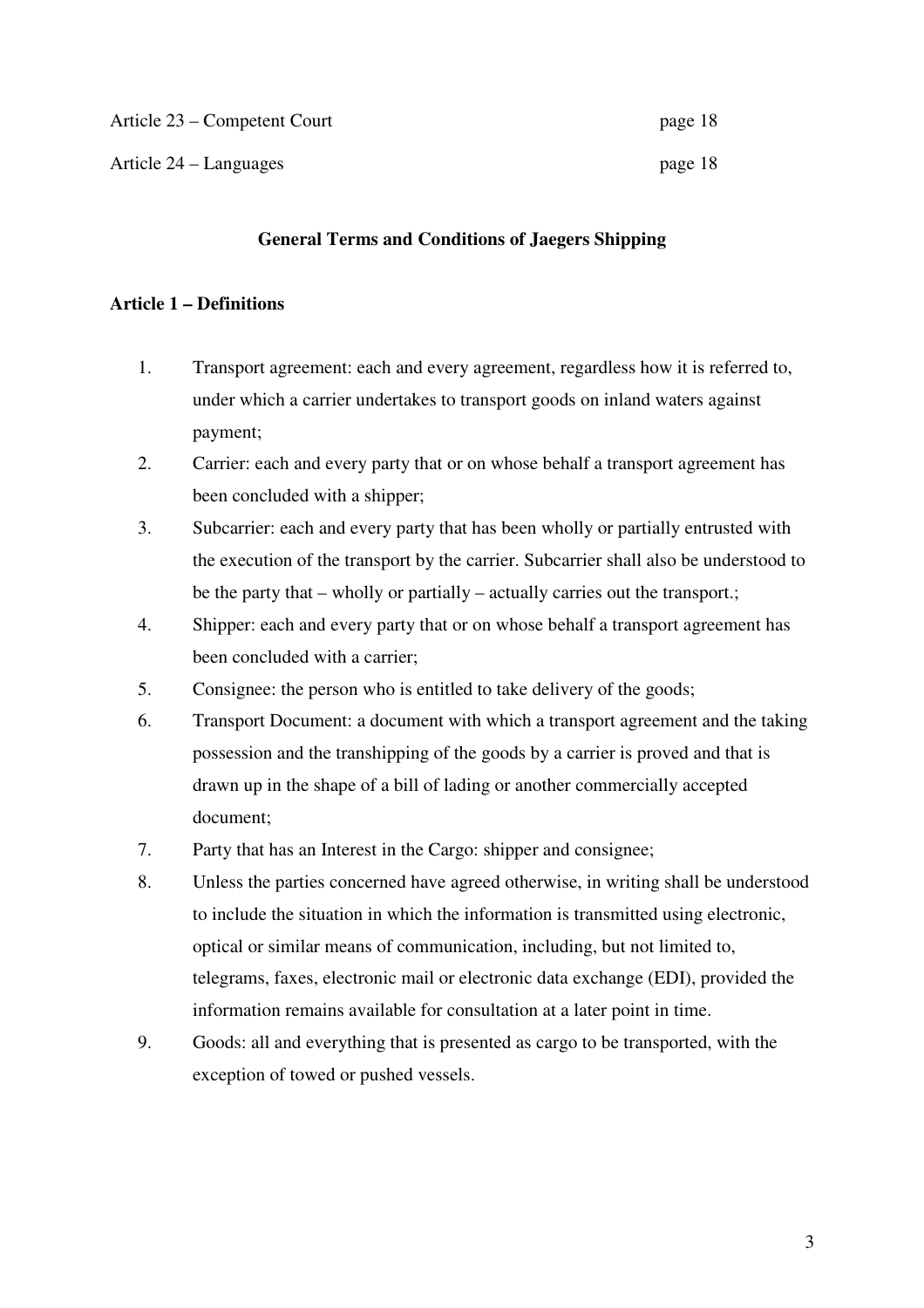#### **Article 2 – Scope of Application**

The present General Terms and Conditions shall form part of all offers by and agreements with Jaegers Shipping, including in particular in respect of the transport of liquid cargo on the inland waters by Jaegers Shipping, hereinafter also to be referred to as: JS.

#### **Article 3 – Applicable Law**

To the extent the present General Terms and Conditions do not contain any special clauses, the CMNI Convention shall apply, including to transport within the Netherlands. In addition to the present General Terms and Conditions and the CMNI Convention, Dutch law shall apply.

#### **Article 4 – Description and Taking Delivery of the Goods**

- 1. The shipper shall be under the obligation to provide the carrier in due time with the necessary data and the accompanying documentation regarding the goods themselves and the nature of the goods, including all the national and international instructions issued by government authorities to further the safety and protection of the environment and to state in due time all the data regarding the cargo and the treatment thereof in respect of which the shipper knows or must know that they are important to the carrier.
- 2. The shipper shall guarantee the correctness of the description of the goods and the correctness and completeness of the documentation made available. The shipper shall be liable for all direct and indirect losses, damage and other prejudices resulting from the incorrectness of the statements and the incompleteness of the documentation as well as for the corresponding costs caused by them. In the event the description proves to be incorrect and the required documentation is lacking, the carrier may unload the goods, put them ashore, transport them back or even destroy them in urgent cases, for the account of the parties that have an interest in the cargo, without the carrier himself becoming liable to pay damages due to any of said actions.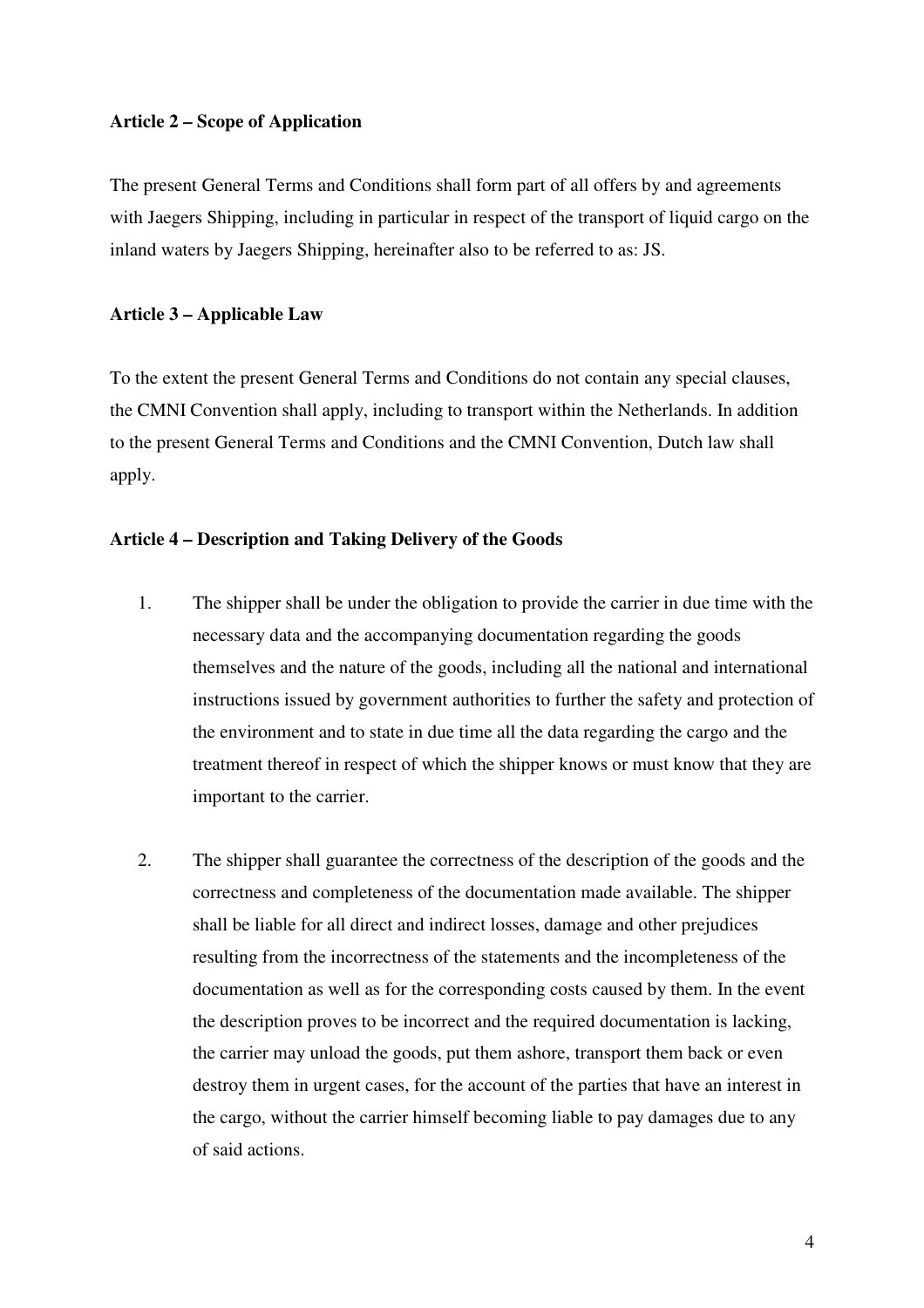3. The carrier shall not be under any obligation but shall have the right to check whether the documentation and/or information made available to him, is correct.

# **Article 5 – Loading**

- 1. The carrier shall determine the maximum quantity to be taken on board by him, having due regard to, among other things, the water level, the organisation of the vessel and the public-law instructions.
- 2. The volume of the cargo taken on board, shall be determined at the discretion of the carrier, using a volume meter, by measuring the difference in contents of the shore tank, by measuring the internal dimensions of the vessel or by measuring the oak of the ship.
- 3. The shipper shall be under the obligation to make sure that the vessel can safely moor, anchor, be loaded at the spot he has designated for loading and that it can safely leave said spot.
- 4. The carrier shall be under the obligation to make the vessel available at the loading berth ready to be loaded. If the vessel sustains or causes any damage during loading, the party unloading the cargo and/or the party taking possession of it, shall be held to compensate such damage or whatever the carrier may owe third parties in this respect, unless the shipper proves that the damage was not caused by the unsafe condition of the loading berth or by any acts or omissions on the part of the tank terminal staff.
- 5. The shipper shall be under the obligation to load the goods on board the vessel. The carrier shall have the right to give instructions regarding the safety of the voyage or to prevent damage. The shipper shall be under the obligation to comply with said instructions.
- 6. The shipper shall be liable for damage to the vessel caused by loading it, unless the carrier is to be blamed for the damage that has arisen.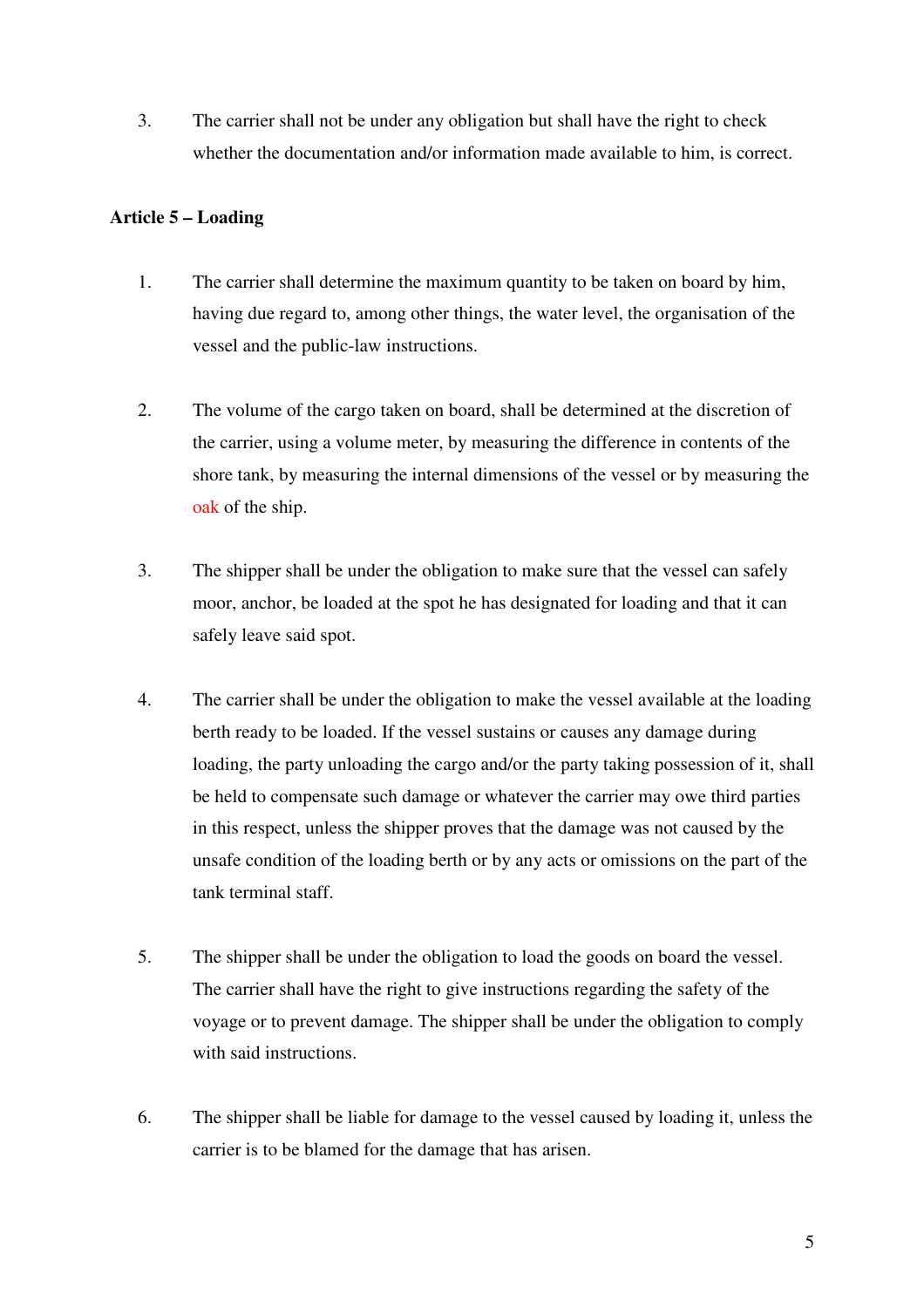7. The shipper shall have to compensate the carrier for the damage the latter sustains due to the fact that the cargo agreed upon is not available to the carrier at the place or the time agreed upon for any reason whatsoever.

# **Article 6 – Delay in Loading**

- 1. Up to the moment the goods have been loaded on board the vessel or have been made available to the carrier, the shipper shall have the right to dissolve the transport agreement. The carrier shall be entitled to payment of the full cargo in the event of such dissolution.
- 2. If upon expiry of the period within which the shipper has to load the goods on board the vessel, no goods have been loaded on board the vessel for any reason whatsoever, the carrier shall have the right to declare the transport agreement to be dissolved without notice of default.
- 3. If upon expiry of the period referred to in section 2, the goods agreed upon have only partially been loaded on board the vessel for any reason whatsoever, the carrier shall have the right to dissolve the agreement without prior notice of default or to start the voyage. If the carrier starts the voyage, the shipper shall remain under the obligation to pay for the full cargo.
- 4. The dissolutions referred to in sections 2 and 3, may be effected by means of an oral or written statement or by means of another statement whose receipt can be proved The agreement shall end the moment the statement dissolving the agreement is received but not prior to the moment the goods are unloaded.
- 5. If the shipper pays the carrier the full cargo before expiry of the period referred to in section 2, the carrier shall be under the obligation to start the voyage with a part of the goods agreed upon, upon the shipper's request. The carrier shall have the right to take on board other goods instead of the missing goods, without the obligation to set off the payment he receives for the transport of said goods against the cargo to be paid by the shipper.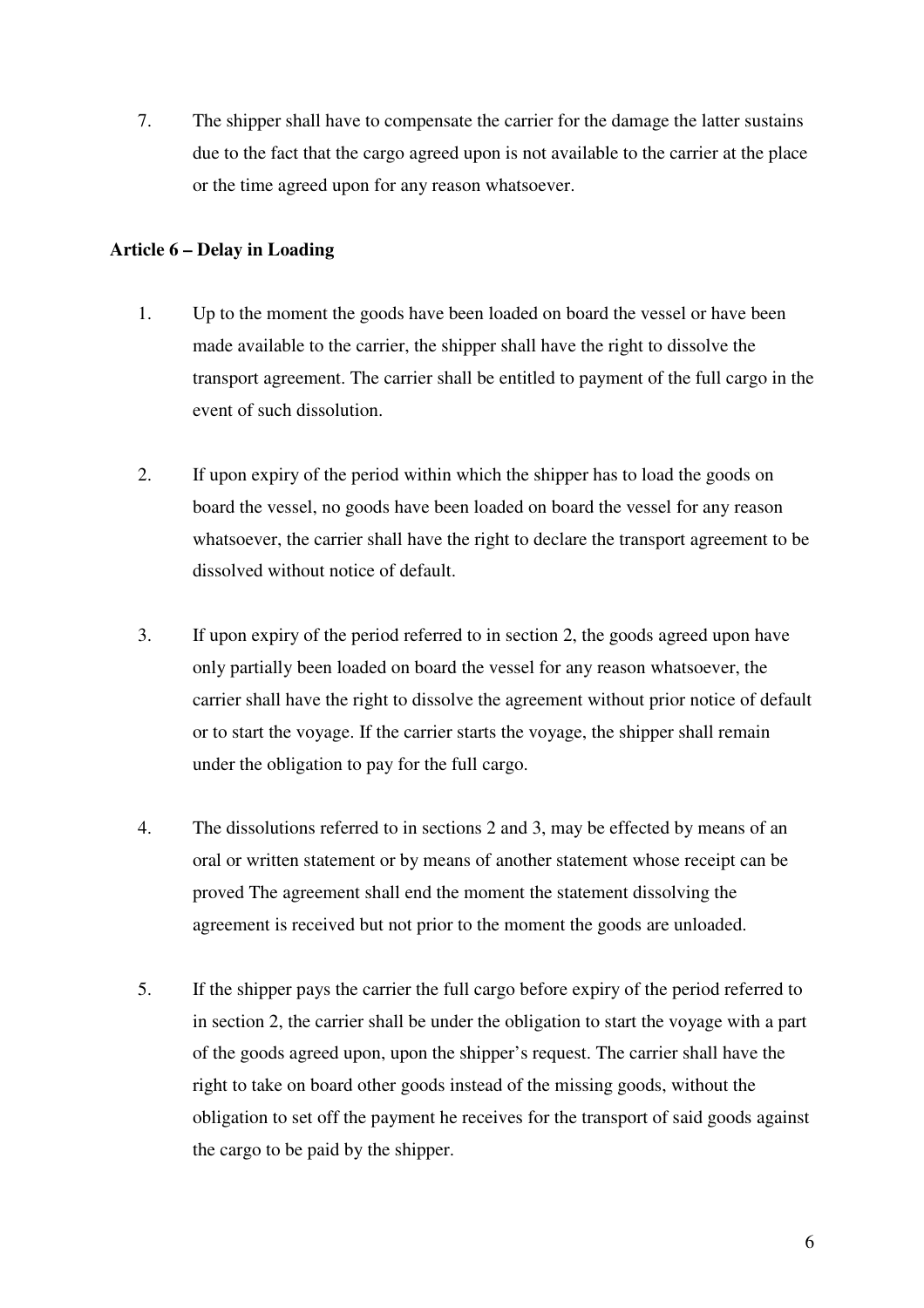6. The present article shall not apply to time charter agreements.

# **Article 7 – Choice of Ships, Routes and the Right to Transshipment and Partial Unloading**

- 1. The transport shall be carried out using vessels designated to that effect by the carrier. The carrier may also call in the services of other carriers to carry out the transport.
- 2. The carrier shall be under no obligation to transport the goods in a particular sequence, via a particular route or with a specific vessel. The goods shall have to be transported within the term that a careful carrier may be expected to observe, taking into account in this respect, the circumstances of the voyage by vessel and departing from a trouble-free voyage.
- 3. The carrier shall have the right to wholly or partially transship the goods on board other vessels, on board lighters or to unload them and/or to store them in shore tanks, to the extent such is in the interest of the vessel or proves to be necessary for the cargo in the given circumstances. The parties that have an interest in the cargo shall be jointly and severally liable vis-à-vis the carrier for the extra costs that thus arise, to the extent the measures concerned did not have to be taken due to any fault on the part of the carrier.
- 4. The transshipment onto lighters, the storage or unloading on vessels or shore tanks as well as the storage, shall be effected on behalf of and for the risk and account of the parties that have an interest in the cargo.
- 5. In the cases referred to in sections 3 and 4, it shall be the responsibility of the parties that have an interest in the cargo, to maintain an uninterrupted insurance cover.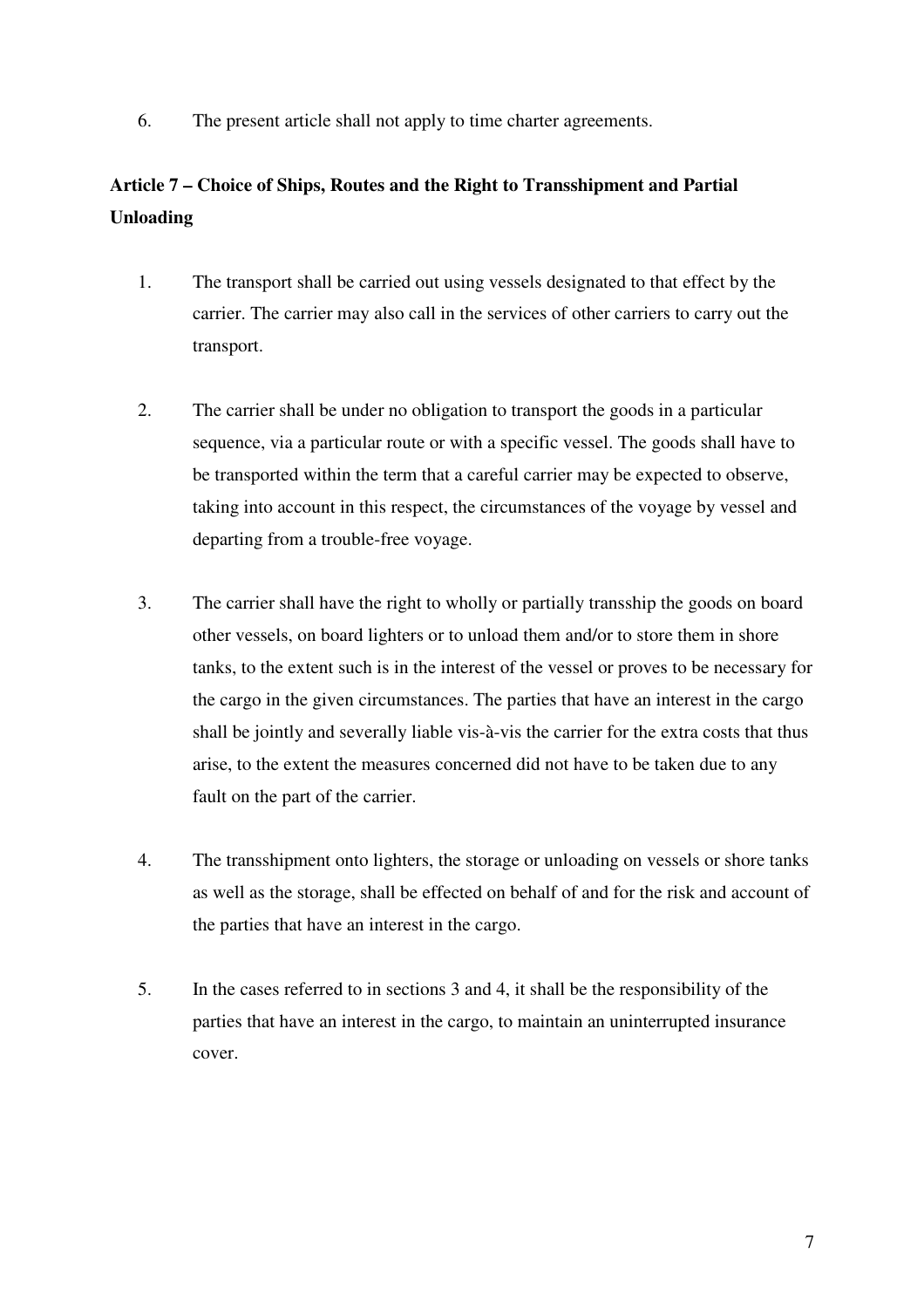#### **Article 8 – Lapse of the Obligation To Take Possession of and To Transport the Goods**

- 1. The obligation to take possession of and to transport the goods, shall lapse on any waterway without further ado, regardless whether or not the goods have already been taken possession of or have already been loaded and whether or not the voyage has already started, when the following events or circumstances manifest themselves in the general sense or only in respect of the vessel that has taken the goods on board:
	- a) force majeure, war, civil war, mobilisation, military actions, riots, terrorist attacks, sabotage, strikes, lockouts, blockades, domestic commotion;
	- b) measures and interventions of government authorities, restrictions on import, export and transit or import, export and transit prohibitions, seizures and recoveries, unless the carrier is to be blamed for said circumstances arising;
	- c) blockades of shipping traffic of any kind whatsoever, shipping traffic accidents, disturbances or operational interruptions of locks, canals, inland ports or other shipping traffic facilities, traffic disturbances and obstructions in harbours or shipping traffic obstructions, unless the carrier has caused said circumstances through his own fault;
	- d) natural disasters, extreme floods, flooding, ice-up and ice danger.
- 2. Throughout the duration of any of the circumstances referred to hereinbefore, and up to maximum of fourteen days after they have ceased to exist, the carrier shall have the right to charge a compensation for all the delays in the voyage to cover the operating losses, increased by the costs incurred for extra efforts, as well as, at the carrier's discretion:
	- a) to either carryout the transport and to charge a transport surcharge for the entire transport route agreed upon, and to charge all the extra costs that have arisen compared to the normal execution of the assignment, to the goods, whereby the shipper and the party taking delivery of the goods, shall be jointly and severally liable for the extra costs;
	- b) or to dissolve the agreement without any notice of default being required, and to charge the dead freight in accordance with article 18 section 5 and to unload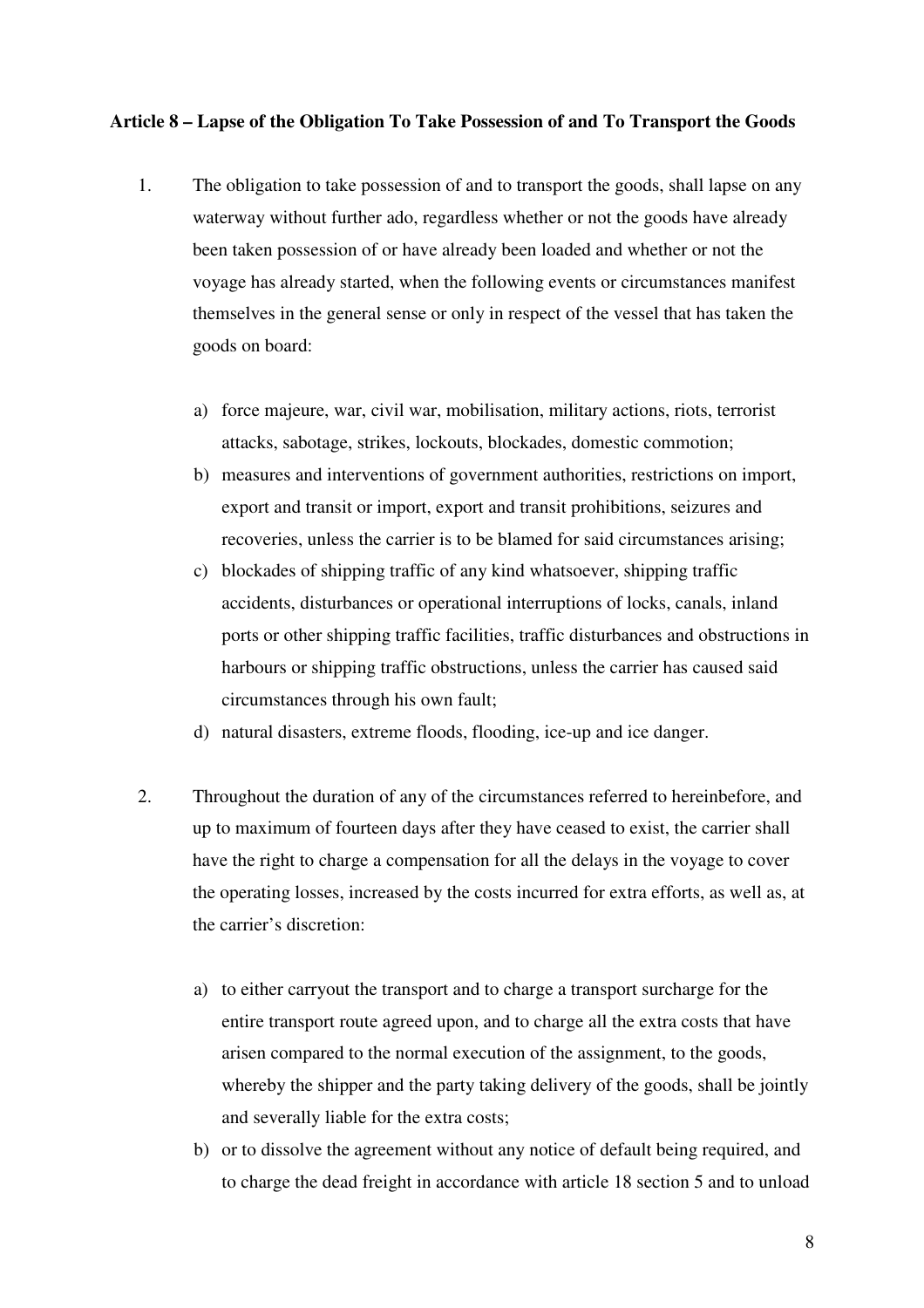or instruct to unload and store or further transport the goods, using other means of transport, that have already been loaded, at a location he deems fit, on behalf of and for the risk and account of the shipper and the party taking delivery of the goods. All the extra costs that have arisen due to the unloading of the goods in an intermediate port, their storage or further transport, transport costs and expenses, shall be for the account of the parties that have an interest in the cargo.

- 3. The carrier shall also enjoy the rights referred to hereinbefore, if he should have omitted to inform the shipper and/or the party taking delivery of the goods, that such an event has occurred.
- 4. If the voyage is permanently prevented from being accomplished due to circumstances other than those listed in section 1 of the present article which the carrier is not held to guarantee in accordance with the present General Terms and Conditions, the transport agreement shall cease to be in effect without the one party being liable to pay the other party any damages. The costs of unloading the already loaded goods, shall be borne by the shipper.
- 5. The following in particular, shall be deemed to be a permanent obstruction:
	- a) when an vessel that was supposed to be used to carry out the transport, goes lost or is damaged to such an extent that it cannot make the voyage without extensive repair work;
	- b) shall in particular have to be deemed to be such repair work: activities that require the unloading of the entire cargo ;
	- c) if the goods to be transported get lost.
- 6. The shipper and the party taking delivery of the goods, shall be jointly and severally liable vis-à-vis the carrier for all extra day cargoes, freight surcharges, operating losses and other extra costs.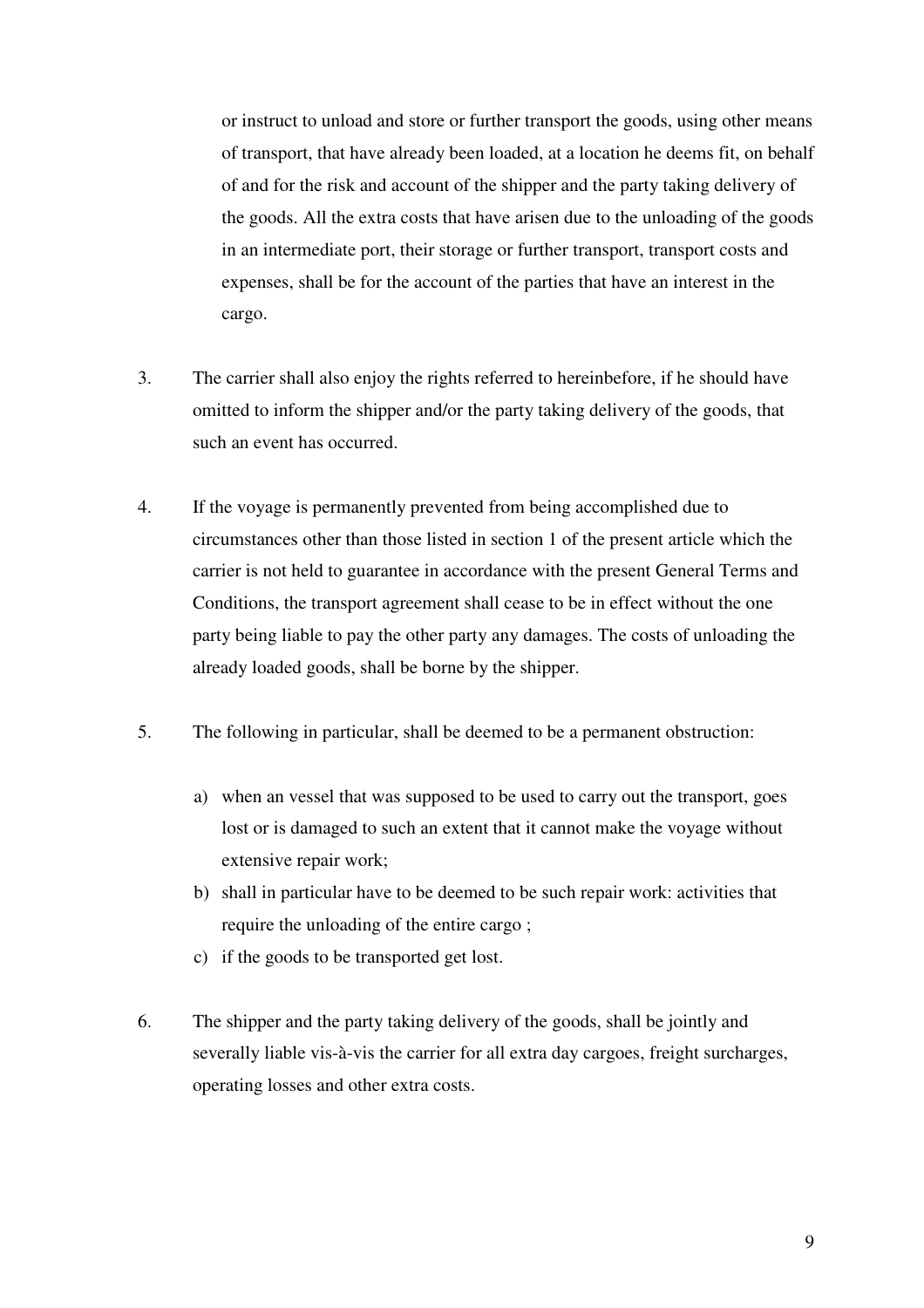# **Article 9 – Loading and Unloading Periods and Demurrage**

- 1. Subject to specific arrangements, the duration of the loading and unloading periods as well as the amount of the demurrage shall be calculated on the basis of the 'Lade- und Löschzeitenverordnung – BINSchLV' in force at the moment when the transport is carried out.
- 2. This shall not prejudice any further claims to damages.

#### **Article 10 – Obstructions to Delivery, Storage and Emergency Sale**

- 1. If the party designated to take delivery of the goods does not take delivery of the goods, or if payment of the claims the goods are encumbered with is refused, or if other kinds of obstruction are concerned, or if the party taking delivery of the goods fails to report in, the carrier shall have to inform the shipper thereof and ask the latter for instructions. If such is not feasible in the given circumstances or if the shipper fails to give instructions or if the carrier cannot be expected in reason to comply with said instructions, the carrier shall be entitled to store the goods in a shore tank or a lighter on behalf of and for the risk and account of the parties that have an interest in the cargo.
- 2. If the unloading period is exceeded, the carrier shall have the right to unload the goods himself or have them unloaded for the risk and account of the parties that have an interest in the cargo or to store them in accordance with the stipulations of section 1, all this without prejudice to the carrier's right to berthing charges that have come into being. This shall not prejudice any further claims to damages of the carrier due to the exceeding of the unloading periods.
- 3. The storage of goods in shore tanks or lighters shall be considered to be a correct delivery. The carrier's right of retention and/or right of pledge shall not be affected by it.
- 4. If delivery is not taken of the goods within two months after they were transmitted for storage, the carrier shall have the right to sell the goods in private or in public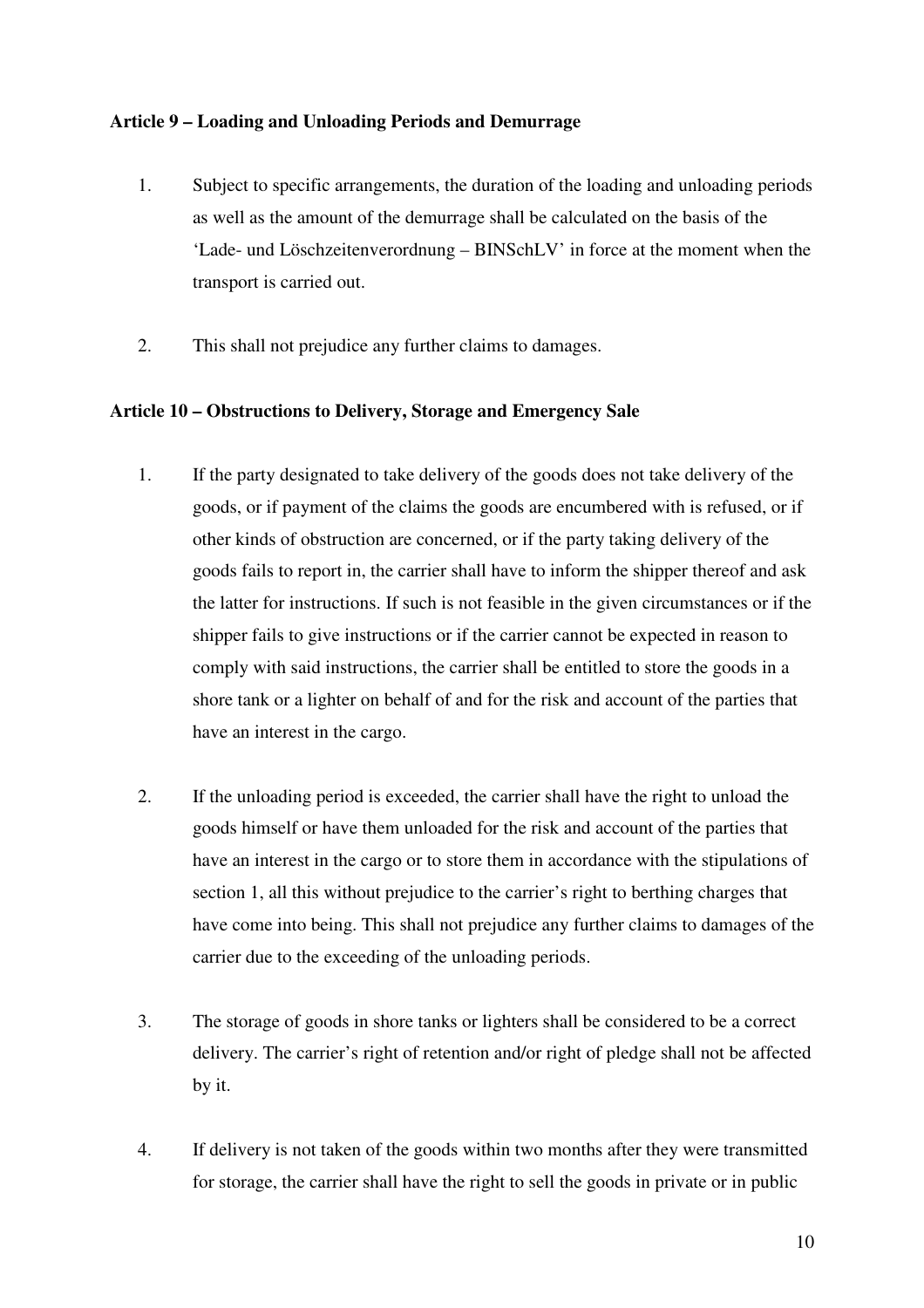or to auction them, all this without any need for an announcement or warning and without an official decision or judicial order being required. If the goods require high maintenance or storage costs or if the carrier estimates that their value does not cover the corresponding costs, the carrier shall have the right to sell or auction the goods forthwith without being bound by the term of two months.

#### **Article 11 – Unloading Berth, Unloading**

- 1. The parties that have an interest in the cargo shall determine the suitable unloading berth. The stipulations regarding the condition and safety of the loading berth set out in article 15, shall apply accordingly to the condition and safety of the unloading berth.
- 2. The parties that have an interest in the cargo shall be under the obligation to communicate the unloading instructions and the customs procedure to the carrier before the vessel arrives in the port, in the absence of which the carrier shall have the right to take all the measures he deems necessary on behalf of and for the risk and account of the parties that have an interest in the cargo.
- 3. The moment the vessel is ready to be unloaded, can be reported to the unloading berth at all times.
- 4. The parties that have an interest in the cargo shall be jointly and severally liable for all the damage that is caused by the unloading activities. If the damage is caused by a fault or a failure to act on the part of the carrier, the parties that have an interest in the cargo shall not be liable. The stipulations set out in article 5, sections 4 and 6, shall apply accordingly.
- 5. The vessel shall have to be unloaded free of cargo residue. If the unloading berth fails to comply with said obligation, the carrier shall have the right, following a complaint, to remove or instruct to remove the cargo residue for the account of the parties that have an interest in the cargo.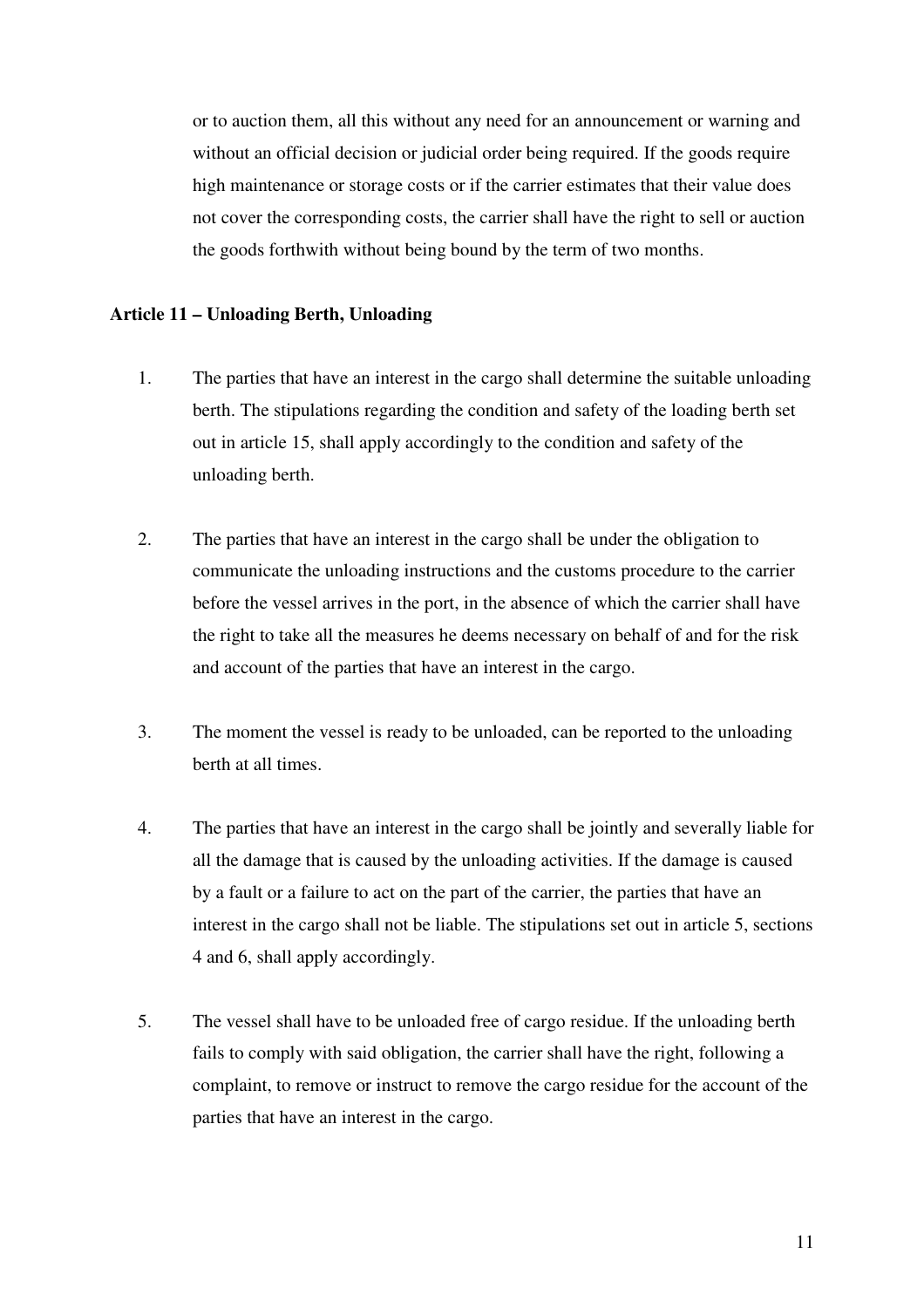6. The carrier shall be under no obligation to check whether the vessel has been unloaded completely clean and free of cargo residue. The shipper shall therefore at all times be under the obligation to indemnify the carrier against damage as a result of pollution of the cargo during the latter's next voyage due to pollution by cargo residue. The shipper shall equally be liable vis-à-vis the carrier for all other damage the carrier might sustain due to the fact that the vessel is not clean and free of cargo residue, including in particular damage due to the loss of time, expertise costs and clean-up costs.

#### **Article 12 – Liability of the Carrier**

The carrier or the subcarrier shall not be liable for damage caused

- a) by the actions or omissions of the skipper of the vessel, the pilot or any other person serving on the vessel or the pusher tug or tow boat during navigation or in respect of the composition or decoupling of a tow boat or pusher tug convoy, provided the carrier has complied with his obligations regarding the crew by virtue of article 3 section 3 of the CMNI, unless the action or omission was the result of a deliberate attempt to cause damage or of reckless behaviour in the knowledge that this would probably result in such damage;
- b) by fire or an explosion aboard the vessel, without any party being able to demonstrate that the fire or the explosion was caused due to the fault of the carrier, the subcarrier or their subordinates or due to a defect to the vessel;
- c) by defects to his vessel or to a leased or chartered vessel, which existed before the start of the voyage, if he proves that said defects could not have been detected prior to the start of the voyage, despite the fact that the necessary due care has been observed.

#### **Article 13 – Liability of the Shipper**

The shipper shall be under the obligation to compensate the carrier for damage caused by the goods or by material or other things that were made available by the shipper, the party unloading the goods or the party taking delivery of the goods. The shipper's obligation to pay damages shall be excluded if the damage is caused due to the carrier's fault. If the damage is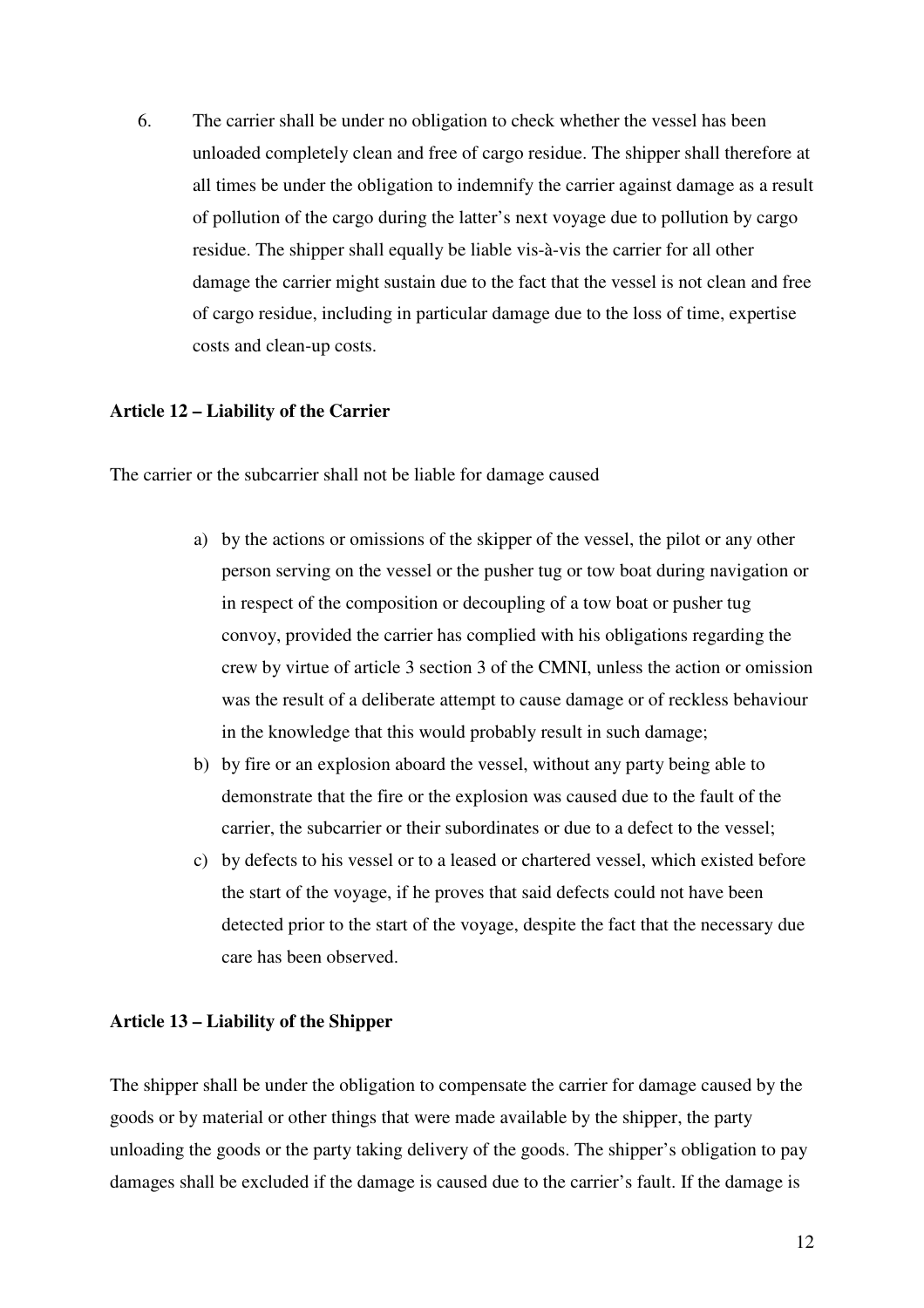caused due to the fault of both the shipper and the carrier, both of them shall be liable for their part in the fault.

#### **Article 14 – Insurance**

Without explicit order in writing to that effect, the carrier shall not be under any obligation to insure the goods against any risks or dangers.

#### **Article 15 – Transport Documents**

- 1. Transport documents may only be signed on behalf of JS if JS has given its consent to that effect.
- 2. When the shipper signs transport documents on behalf of JS in violation of the previous section and this leads to liability on the part of JS that exceeds the liability by virtue of the present General Terms and Conditions of Transport, the shipper shall be held to indemnify JS against any claim lodged by a third party.

#### **Article 16 – Mutual Assistance in the Case of Damage**

- 1. The carrier and the parties that have an interest in the cargo shall assist each other in the event of damage to or loss of the goods, in the event of damage to the tank terminal facilities as well as in the event of damage to the vessel in order to establish the scope of the damage and/or loss and the cause concerned. Both the carrier and the shipper shall be authorised, prior to or upon delivery of the cargo, to launch a judicial or an extrajudicial inquiry into the condition and the quantity of the cargo and the scope of the damage. The shipper who suspects any damaging or any defect, shall be authorised, prior to or upon delivery of the cargo, to launch a judicial or extrajudicial inquiry into the way the goods were loaded and into what appears from the condition the vessel and the cargo were in in terms of the cause of the damaging or the defect.
- 2. Within the framework of an inquiry as described in section 1, the carrier and the parties that have an interest in the cargo, shall be under the obligation to grant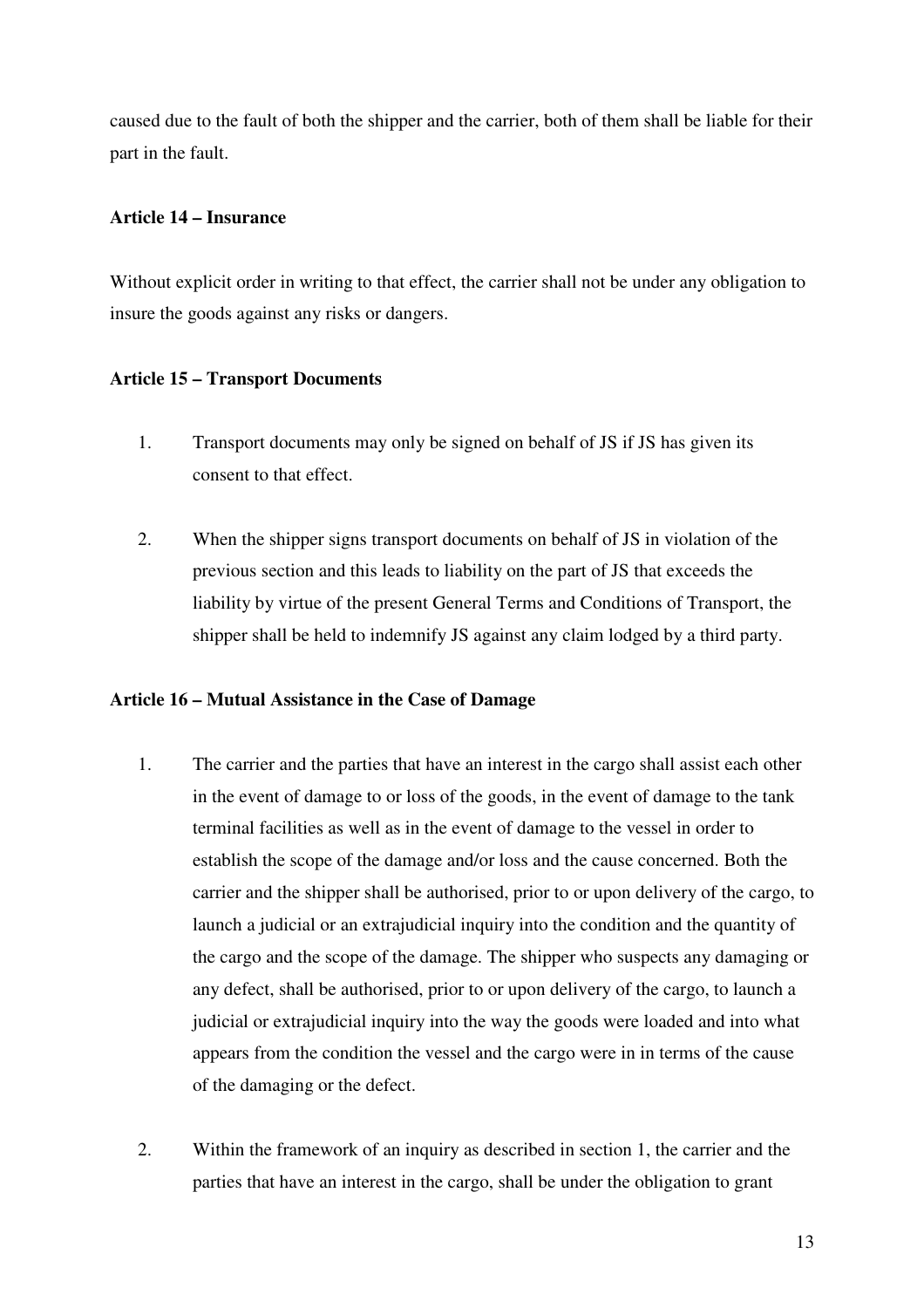access to cargo samples, the vessel and the tank terminal facilities following a request to that effect.

#### **Article 17 – General Average**

- 1. In the event of general average, the IVR general transport average rules at the time delivery of the goods was taken and as they are available at the url www.ivr.nl, shall apply.
- 2. The parties that have an interest in the cargo, shall be under the obligation to forthwith pay the contributions and/or advance payments, regardless and without prejudice to their potential rights pursuant to the transport agreement to claim back the contributions to be paid. They shall be jointly and severally liable vis-à-vis the carrier for all contribution in general average encumbering their goods by virtue of an average adjustment. The carrier shall have the right to demand a reverse and an advance payment on costs for said contributions. A right to suspend performance in terms of the contribution in general average, shall be excluded. The parties that have an interest in the cargo shall in particular not be entitled to refuse payment of an advance payment or contribution on the basis of the rationale that the carrier has debts and is entitled to a right of action because of debts of the carrier or the vessel.
- 3. The right to claim back contributions in general average is excluded for the parties that have an interest in the cargo in the event of a general average event due to a nautical fault in the sense of article 25 section 2 letter a of the CMNI, fire or explosion or a defect to the vessel that could not be detected the moment the voyage was started (article 25 of the CMNI section 2 letters b and c). The right to claim back paid contributions in general average, shall not lapse in the aforementioned cases unless in the event of either a nautical fault, a fault on the part of the carrier is concerned in the sense of article 21 section 1 of the CMNI or if a fault of the carrier is concerned in the event of fire or explosion or a defect to the vessel at the moment the voyage started.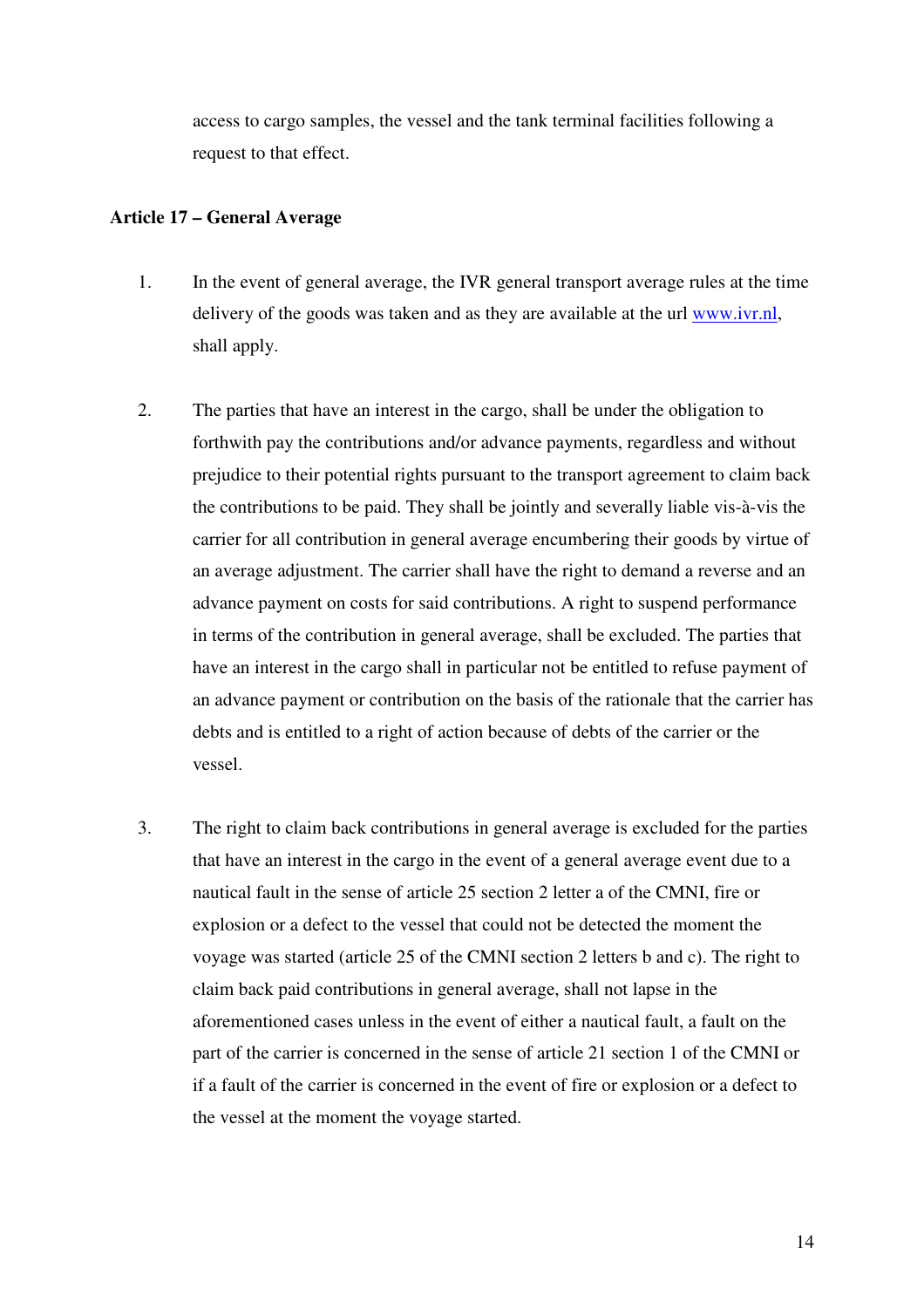#### **Article 18 – Cargo, Dead Freight**

- 1. Subject to specific arrangements, the cargo shall include the transport in the period in between the moment possession is taken of the goods and delivery of the goods on board the vessel. The cargo shall as a minimum be calculated on the basis of the gross weights, quantities or dimensions of the goods stated on the cargo documents. If higher weights or quantities are stated on other papers, or if they are determined following weighing or checks, they shall be decisive for the calculation of the cargo. The cargo shall be exigible upon delivery of the goods.
- 2. The cargo agreed upon shall be based on open and unhindered shipping traffic. All extra costs and expenses that have to be incurred in deviation from a normal course of shipping traffic, shall be for the account of the parties that have an interest in the cargo unless said extra costs and expenses are caused due to the fault of the carrier.
- 3. The cargo shall be based on the operational costs, exchange rates and public levies that existed the moment the agreement was concluded. Each and every extraordinary increase, more in particular in the costs of fuel, wages and public levies during the execution of the transport agreement, shall give the carrier the right to adjust the cargo to the changed circumstances or, with respect to the batches not yet transported, to dissolve the agreement.
- 4. The shipper shall be liable vis-à-vis the carrier for the cargo, the dead freight, freight surcharges, costs, expenses, levies and other claims the goods are encumbered with as well as for the berthing charges and the loss of profit. The shipper shall not be released of said liability through delivery of the goods without payment or without exercising an existing right of pledge. The party taking delivery of the goods shall accept joint and several liability due to the fact that it wants delivery of the goods or disposes of them otherwise.
- 5. The carrier shall have a right to the full cargo if:
	- a) the cargo is delivered only partially;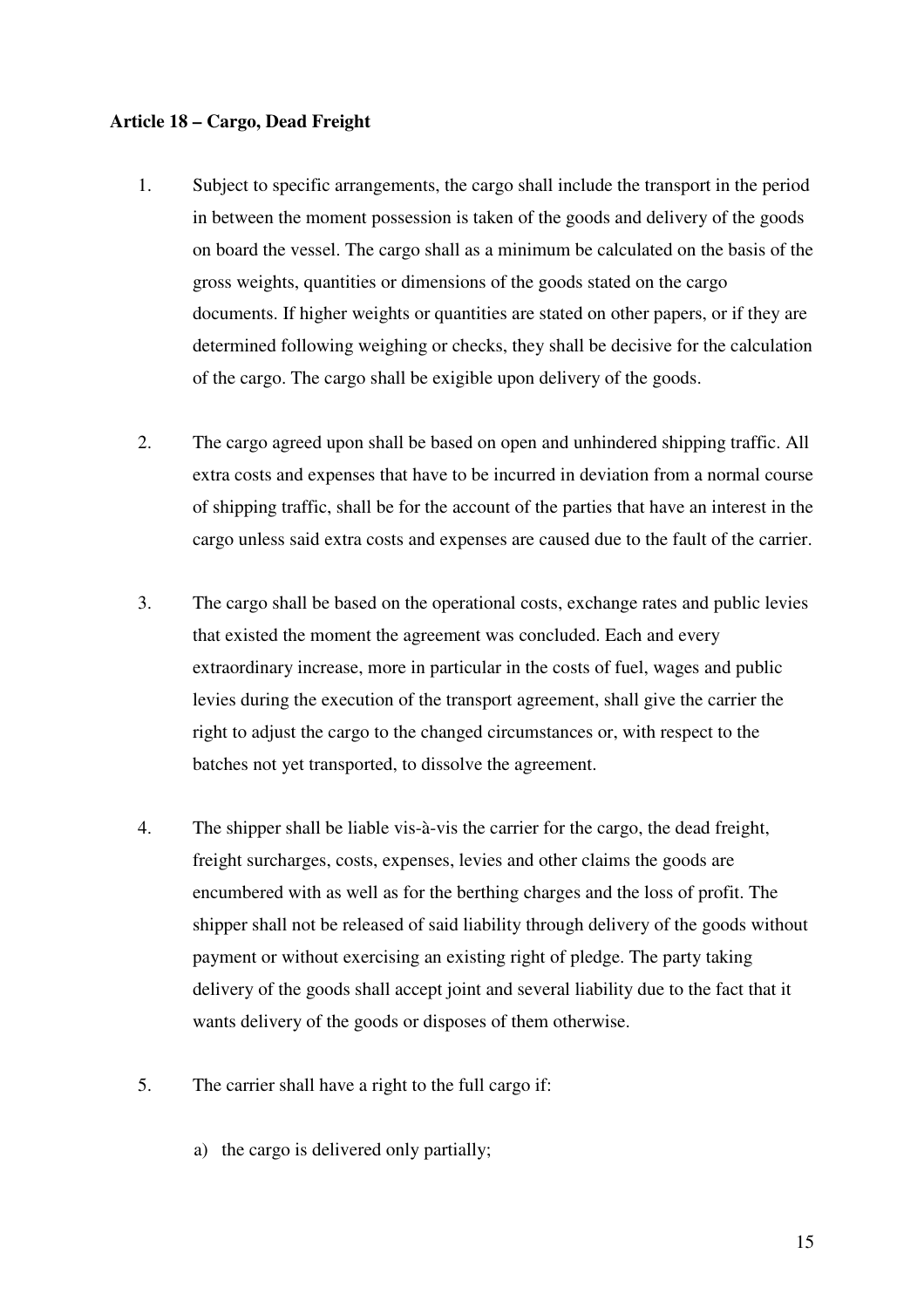- b) the shipper or the party taking delivery of the goods wants the goods to be unloaded in the loading port or an intermediate port;
- c) the continuation of the voyage is temporarily or permanently obstructed due to reasons for which the carrier cannot be blamed or if the voyage can only be made partially or;
- d) if the goods are destroyed, have gone lost, have been attached, have been damaged, have deteriorated or have otherwise become valueless.
- 6. Following the start of the voyage, the shipper may give instructions to unload the goods back in the loading port or in another port situated on the route of the voyage. If the shipper gives any such instructions, he shall be under the obligation to pay the full cargo and all the corresponding extra costs the carrier has to incur consequently.

# **Article 19 – Right of Retention and Right of Pledge of the Carrier**

- 1. With respect to all the claims pursuant to the transport agreement as well as with respect to unchallengeable claims pursuant to other transport agreements concluded with the shipper, the carrier shall have a right of retention to and/or a right of pledge on the goods. The right of retention and/or right of pledge shall also apply to the accompanying documents.
- 2. The right of retention and/or the right of pledge shall continue to exist as long as the carrier has the goods in his possession, more in particular as long as he can dispose of them by virtue of the bill of lading or the proof of storage.
- 3. When exercising the right of retention or the right of pledge, the carrier shall be entitled to unload and store the goods at a suitable location on behalf of and for the risk and account of he shipper and the party taking delivery of the goods, or to demand security for his claims.
- 4. Third parties that lay claim to the goods by virtue of the bill of lading or the consignment note, shall acknowledge the carrier's right of retention and/or right of pledge through receipt of the bill of lading or the consignment note or through the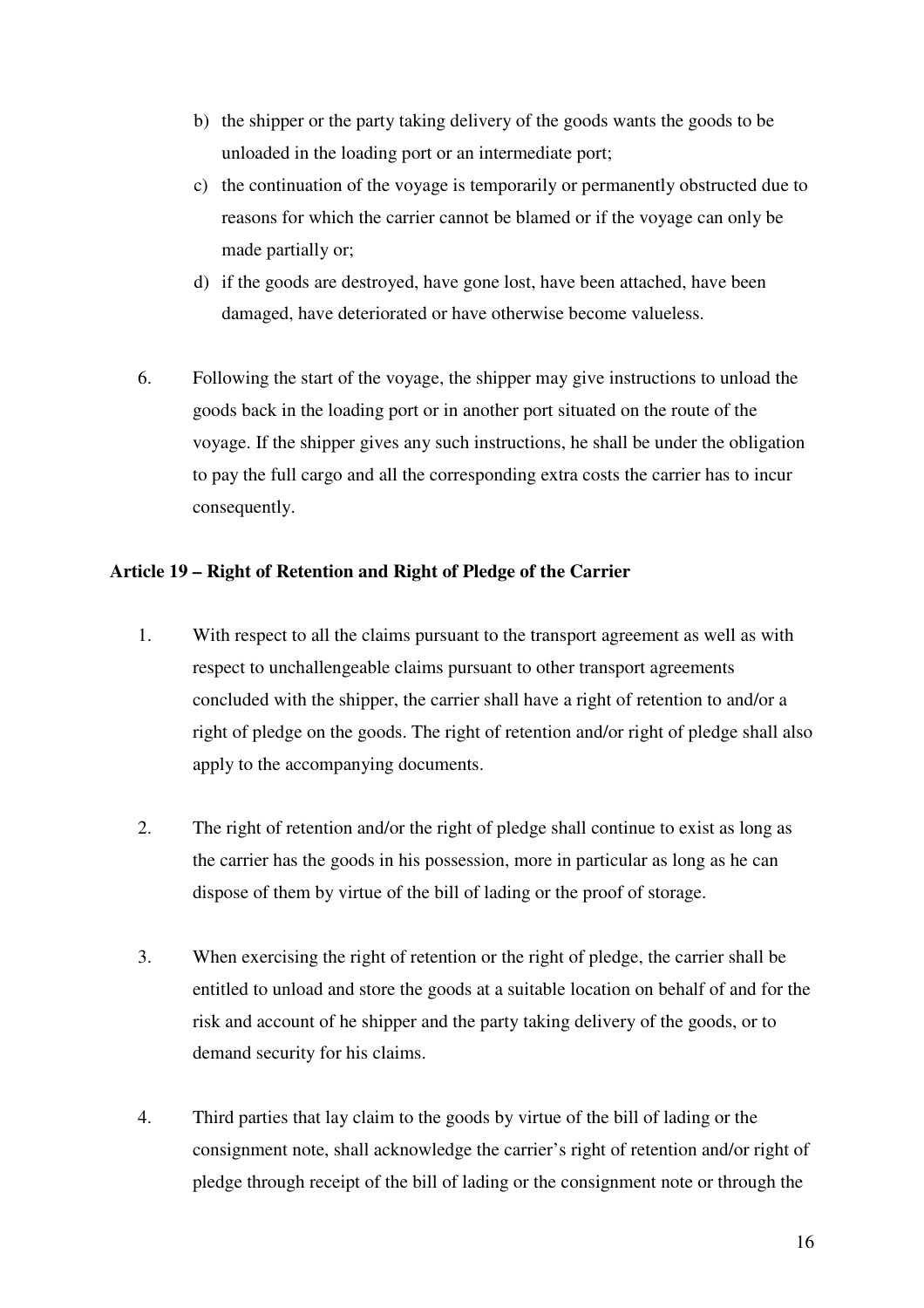fact that they have such documents at their disposal, but only in so far as such relates to claims that concern transport as set out in the bill of lading.

#### **Article 20 – Prohibition To Set Off / Prohibition To Assign**

- 1. The shipper and the party taking delivery of the goods, shall not be entitled to set off any claim disputed by the carrier by virtue of any legal relationship whatsoever, against claims of the carrier and/or to exercise any right to suspend performance with respect to any claim of the carrier.
- 2. Without written consent to that effect of the carrier, the shipper and the party taking delivery of the goods, shall not be entitled to assign claims on the carrier or on the latter's auxiliary persons to any third party, unless the assignment to a transport insurer, who has insured the transport concerned, is concerned.

# **Article 21 – Payment**

- 1. Payment shall have to be made within thirty days from the date of invoice.
- 2. If the parties that have an interest in the cargo fail to pay the amount owed by them in full within the aforementioned term, they shall be in default without notice of default. Commencing on the day the parties that have an interest in the cargo are in default, they shall owe JS an interest for overdue payment of 1.5% per month or part of a month for the duration of the period the payment concerned is overdue. If the parties that have an interest in the cargo are in default as referred to in the present article, they shall owe JS as from the date of their default, the extrajudicial collection costs, which said costs shall be fixed at 15% of he invoice amount, without prejudice to the right of JS to full damages.
- 3. All payments to JS shall have to be made into the bank account to be designated to this effect by JS or by means of another payment method stated by JS.